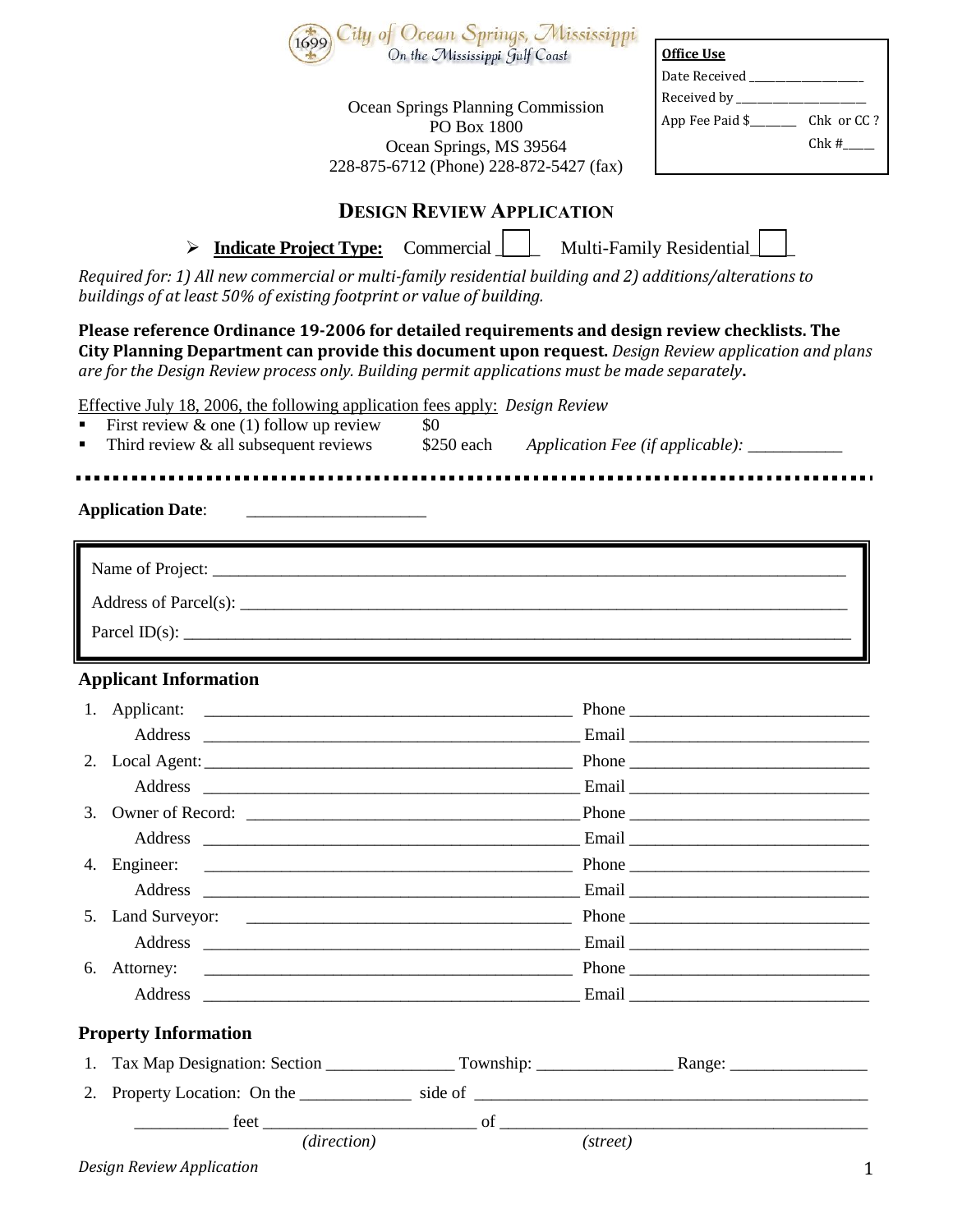

- 3. Zoning of  $Lot(s)$
- 5. Total acreage of lot \_\_\_\_\_\_\_\_\_\_\_\_\_\_\_\_\_\_\_\_\_\_\_\_\_\_\_\_\_
- 6. Is the property located within a special district? (historic district, waterview preservation district, etc.)
- 7. Are there any easements or other legal restrictions on the property? If so, please explain.
- 8. Are there any existing structures on the property? If so, will they be kept or demolished?

#### **Proposed Project Information**

- 1. Is this a renovation or new construction?
- 2. Total acreage of land disturbing activity:
- 3. Is project construction to be phased over an extended period? If so, please provide details here and in plan set.
- 4. Are any variances being requested for the project as part of this application? If so, please explain.

|  |  | 5. Have there been any variances, exceptions, appeals or special uses previously granted for any properties in this |
|--|--|---------------------------------------------------------------------------------------------------------------------|
|  |  | request? $\Box$ Yes $\Box$ No If yes, please explain and state the date(s) it was approved:                         |

#### **Property Ownership**

1. Are any adjacent parcels under the same ownership as the subject parcel? If so, list PID number(s):

**Submittal Requirements** (*Design Review - Commercial or Multi-Family*) The following must be included for a complete application package:

|  | Application                                                                                             |
|--|---------------------------------------------------------------------------------------------------------|
|  | Application Fee (only for $3rd$ and subsequent reviews)                                                 |
|  | Plan Set (one full-size, one 11x17, one electronic PDF)                                                 |
|  | Engineering Calculations, see below                                                                     |
|  | Parking Analysis (# existing and # required with new development)                                       |
|  | List of any Energy Star qualified products                                                              |
|  | If land disturbance activity is 1<5 acres, submit Notice of Intent (NOI), Small Construction Permit and |
|  | Stormwater Pollution Prevention Plan (SWPPP) to City.                                                   |
|  | If land disturbance activity is >5 acres, submit Notice of Intent (NOI), Large Construction Permit and  |
|  | Stormwater Pollution Prevention Plan (SWPPP) to City and MDEQ.                                          |
|  | Evidence of ownership (most recent tax statement, deed, affidavit of ownership etc.)                    |
|  | Signed Stormwater Erosion Control Agreement (see attached)                                              |
|  | Wetland permit, if applicable                                                                           |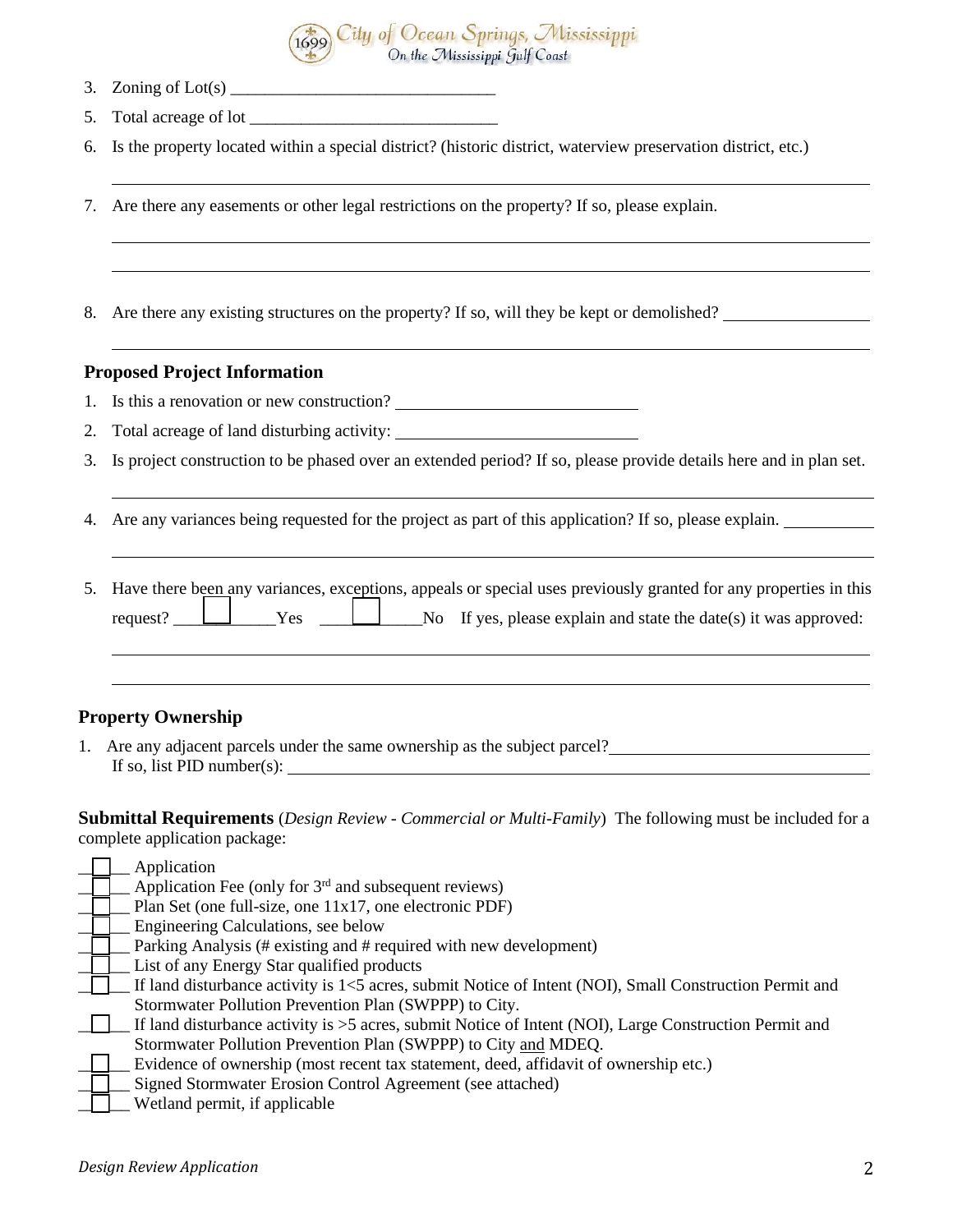

**Design Review Plan Requirements:** The following informational list includes all elements of the plan that will be reviewed for compliance and considered for optional design points:

|  |  | <b>Plan Set</b> (one full-size, one $11x17$ , one electronic PDF), including but not limited to: |  |
|--|--|--------------------------------------------------------------------------------------------------|--|
|  |  |                                                                                                  |  |

- \_\_\_\_\_\_ Vicinity Map
- Site Plan
- **T** Exterior Lighting Plan
- $\Box$  Landscaping Plan
- **T** Erosion Control Plan
- $\Box$  Architectural Plans including: building form/materials, with details on colors, doors/windows, shutters, roof style/material/color, glazing
	-
	- \_\_\_\_\_\_ Elevation views of buildings, with color designations and color samples
- **Drainage, including retention ponds, if necessary**
- $\Box$  Grading, including use of removed topsoil
- Dete, north arrow, scale and name of project
	- Parcel ID number(s), lot and block numbers
- Name and address of owner(s)
- Names and addresses of all abutting property owners, as shown on tax records
- Lot lines, lot dimensions, total lot areas and setbacks of subject property
- Relationship of project to surrounding road system
	- Location and dimensions of watercourses, wetlands, drains, utilities, railroads, water and sewer lines, bridges, culverts (location/size) and other important features.
- Zones of all parcels
	- Existing and proposed driveway(s), roads, road easements/rights-of-way, and utility easements with dimensions, curb cuts, curb radii
- \_\_\_\_\_\_ Parking: location, size, surface material, and analysis of required amount based on City zoning ordinance (Article VI, Section 604)
- Street names
- \_\_\_\_\_\_ Proposed utilities (sewer, gas, water, telephone, cable television, electric): location and size; location of manholes, valves, hydrants, transformers, junction boxes; location of street lights and connections to existing system
- Proposed garbage collection area with design details (screening, pad, approach, etc.)
- Signage: size, location, materials and orientation of all exterior signs
- Lighting: location, height, and type of all exterior lighting
- Screening: location, area, type and dimensions of screening for all exterior trash/recyclables collection and mechanical/communication units
- Location of any existing structures on the lots, with nature, location and dimensions
- $\Box$  Location and type of any protected and unprotected trees (with caliper, if 5.75" or greater) and proposed landscaping
- □ Location/size of proposed permanent common fixtures (signs, monuments, plantings, walls, fences, etc.)
- $\Box$  Location of all proposed and existing sidewalks/crosswalks with dimensions and materials
- \_\_\_\_\_\_ Areas that may be reserved for parks, conservation or open space, with dimensions
- Future phases with general layout, if applicable
- FEMA flood zone designations, base flood elevations and any areas within proposed subdivision subject to inundation by stormwater; plans to show proposal to eliminate ponding
- Site preparation: grading, erosion control, vegetated buffer areas
- Stormwater Pollution Prevention Plan (SWPPP)
- Name, signature and seal of licensed design professional who prepared drawings

#### *Engineering Calculations*

- \_\_\_\_\_\_ Stormwater calculations (drainage and retention), if applicable
- $\Box$  Retaining wall calculations, if applicable
- $\Box$  Amount of impervious surface on property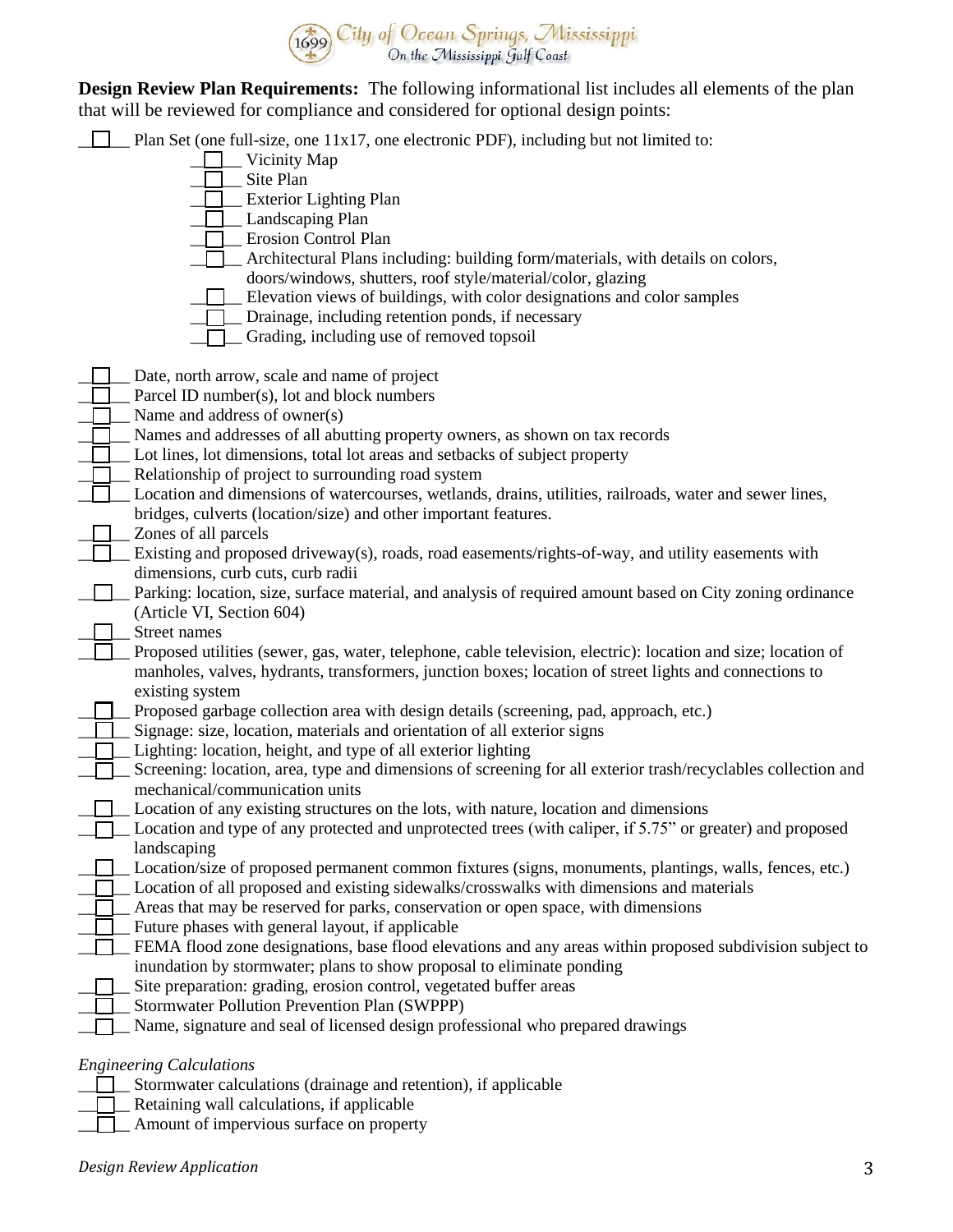

#### **Note:**

1. Neither a building permit nor a use and occupancy permit can be issued for the construction until the development plan has met the mandatory and points-based requirements of the Design Review Ordinance (#19-2006).

#### **Next Steps**

Once the application is received (with all attachments), the Planning Department will distribute the plans for review to Public Works, Engineering, Planning and Building Departments. An initial review will occur, with comments submitted back to the applicant. A follow-up review will be conducted when the initial comments are incorporated and plans are resubmitted. If a third review is required, the applicant is required to pay a \$250 fee to the City.

*After design review approval, but before construction, the following must occur:*

- Building permit application to be submitted and reviewed/approved by City.
- Approval from Jackson County Utility Authority must be received.

*After building permit approval and completion of construction, the following must occur:*

Developer to submit as built plans to City.

| <b>Office Use Only:</b>                   |                                                                                                                                                                                                                                                                                                                                                                                                                                                   |
|-------------------------------------------|---------------------------------------------------------------------------------------------------------------------------------------------------------------------------------------------------------------------------------------------------------------------------------------------------------------------------------------------------------------------------------------------------------------------------------------------------|
| ____ Approval by Public Works             |                                                                                                                                                                                                                                                                                                                                                                                                                                                   |
| <b>Engineer</b> Approval by City Engineer | Date: $\qquad \qquad$                                                                                                                                                                                                                                                                                                                                                                                                                             |
| _____ Approval by Stormwater Manager      | Date: $\frac{1}{\sqrt{1-\frac{1}{2}} \cdot \frac{1}{2}}$                                                                                                                                                                                                                                                                                                                                                                                          |
| Approval by Planning Department           |                                                                                                                                                                                                                                                                                                                                                                                                                                                   |
| Approval by Engineering                   | Date: $\frac{1}{\sqrt{1-\frac{1}{2}} \cdot \frac{1}{2} \cdot \frac{1}{2} \cdot \frac{1}{2} \cdot \frac{1}{2} \cdot \frac{1}{2} \cdot \frac{1}{2} \cdot \frac{1}{2} \cdot \frac{1}{2} \cdot \frac{1}{2} \cdot \frac{1}{2} \cdot \frac{1}{2} \cdot \frac{1}{2} \cdot \frac{1}{2} \cdot \frac{1}{2} \cdot \frac{1}{2} \cdot \frac{1}{2} \cdot \frac{1}{2} \cdot \frac{1}{2} \cdot \frac{1}{2} \cdot \frac{1}{2} \cdot \frac{1}{2} \cdot \frac{1}{2}$ |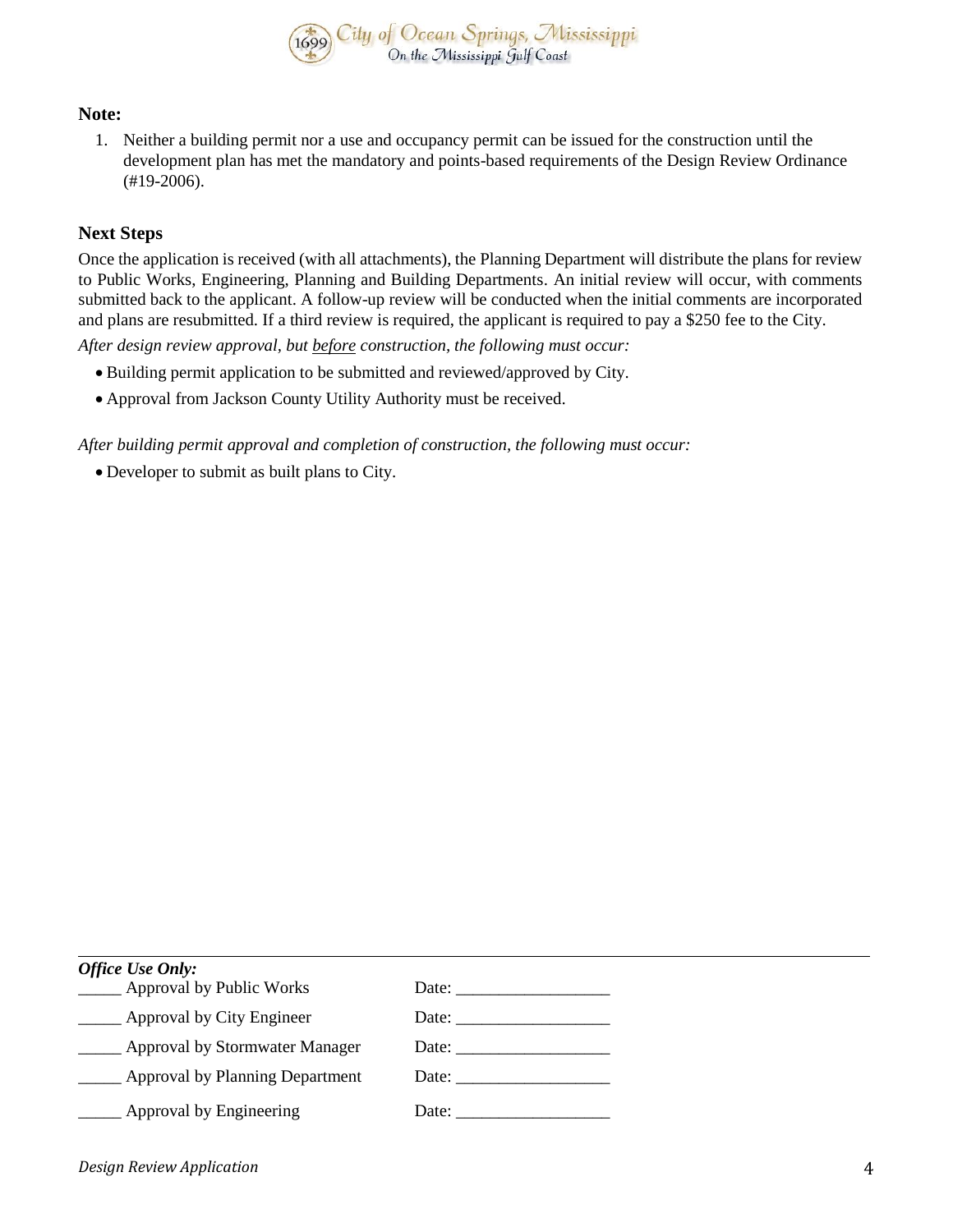

#### **Affidavit of Ownership**

Attached hereto is an affidavit of ownership indicating the dates the respective holdings of land were acquired, together with the book and page of each conveyance into the present owner as recorded in the County Records of Deeds (Chancery Clerk) office. This affidavit shall indicate the legal ownership of the property, the contract owner of the property, and the date the contract of sale was executed.

I, (print name) \_\_\_\_\_\_\_\_\_\_\_\_\_\_\_\_\_\_\_\_\_\_\_\_\_\_\_, hereby certify that:

- 1. I am the owner of the property that is the subject of this application and that I have read and understand the requirements as outlined in the application.
- 2. There are no outstanding City of Ocean Springs property taxes or special assessments on the original parcel(s).

I further acknowledge that the information provided herein is true and correct to the best of my knowledge.

| $\text{Owner}(s) \text{ Name: }$                                                                                                                                                                                                                                                                                                                                                                                                                 |  |                                                                                  |  |
|--------------------------------------------------------------------------------------------------------------------------------------------------------------------------------------------------------------------------------------------------------------------------------------------------------------------------------------------------------------------------------------------------------------------------------------------------|--|----------------------------------------------------------------------------------|--|
| Parcel ID(s): $\qquad \qquad$                                                                                                                                                                                                                                                                                                                                                                                                                    |  |                                                                                  |  |
|                                                                                                                                                                                                                                                                                                                                                                                                                                                  |  |                                                                                  |  |
| Book and Page of Each Conveyance: 2008 and 2008 and 2008 and 2008 and 2008 and 2008 and 2008 and 2008 and 2008                                                                                                                                                                                                                                                                                                                                   |  |                                                                                  |  |
|                                                                                                                                                                                                                                                                                                                                                                                                                                                  |  |                                                                                  |  |
|                                                                                                                                                                                                                                                                                                                                                                                                                                                  |  |                                                                                  |  |
|                                                                                                                                                                                                                                                                                                                                                                                                                                                  |  |                                                                                  |  |
|                                                                                                                                                                                                                                                                                                                                                                                                                                                  |  |                                                                                  |  |
| $\begin{tabular}{c} \bf STATE OF \end{tabular} \begin{tabular}{c} \textbf{5} \textbf{TATE OF} \end{tabular} \begin{tabular}{c} \textbf{5} \textbf{6} \textbf{6} \textbf{6} \textbf{6} \textbf{6} \textbf{6} \textbf{6} \textbf{6} \textbf{6} \textbf{6} \textbf{6} \textbf{6} \textbf{6} \textbf{6} \textbf{6} \textbf{6} \textbf{6} \textbf{6} \textbf{6} \textbf{6} \textbf{6} \textbf{6} \textbf{6} \textbf{6} \textbf{6} \textbf{6} \textbf$ |  |                                                                                  |  |
|                                                                                                                                                                                                                                                                                                                                                                                                                                                  |  |                                                                                  |  |
|                                                                                                                                                                                                                                                                                                                                                                                                                                                  |  |                                                                                  |  |
| statements contained in the papers submitted herewith are true.                                                                                                                                                                                                                                                                                                                                                                                  |  |                                                                                  |  |
|                                                                                                                                                                                                                                                                                                                                                                                                                                                  |  |                                                                                  |  |
|                                                                                                                                                                                                                                                                                                                                                                                                                                                  |  |                                                                                  |  |
|                                                                                                                                                                                                                                                                                                                                                                                                                                                  |  |                                                                                  |  |
|                                                                                                                                                                                                                                                                                                                                                                                                                                                  |  | ,我们也不会有什么。""我们的人,我们也不会有什么?""我们的人,我们也不会有什么?""我们的人,我们也不会有什么?""我们的人,我们也不会有什么?""我们的人 |  |
|                                                                                                                                                                                                                                                                                                                                                                                                                                                  |  |                                                                                  |  |
| My commission expires                                                                                                                                                                                                                                                                                                                                                                                                                            |  |                                                                                  |  |
|                                                                                                                                                                                                                                                                                                                                                                                                                                                  |  |                                                                                  |  |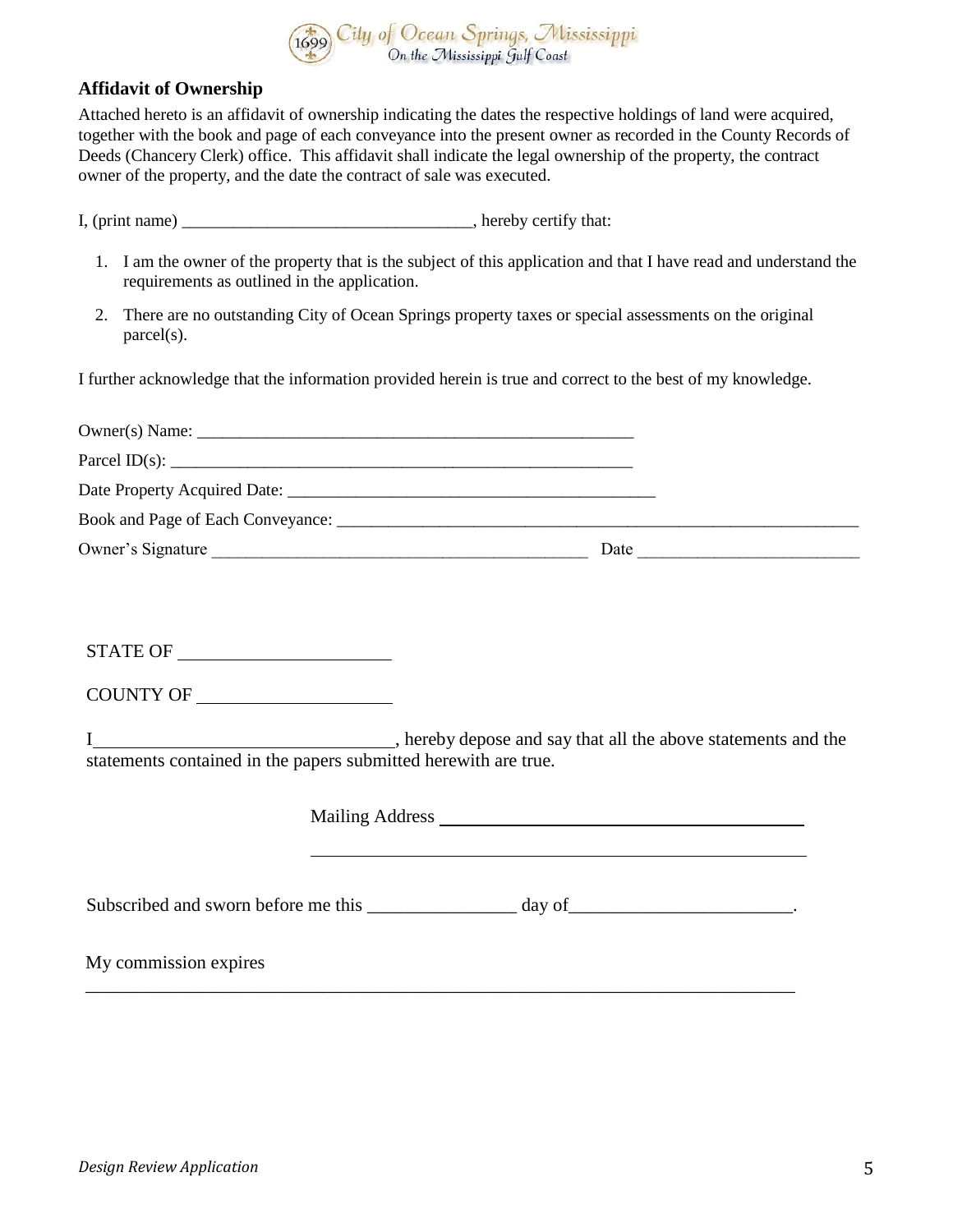

#### **STORMWATER EROSION CONTROL AGREEMENT**

This regulation is to prevent introduction of pollutants that may potentially enter the City Drainage System (CDS) or waterways. The following practices are the minimum requirements for construction sites that involve disturbance of the natural earth. No owner or their agent of any parcel of land or property, whether with or without a structure thereupon, shall permit the erosion or escape of soil, sand, gravel or similar material from said parcel onto any adjoining property, public street or into any drainage channel that receives rainwater runoff from said parcel in such quantities as to harm said adjoining property, public street, drainage channel, or stormwater drainage system. In the development or use of any site, the owner or their agents shall not construct or conduct any activity so as to cause the discharge of rainwater runoff in such a manner as to cause erosion or to increase blockage of any channel or storm drainage system. This includes both pre-construction and post-construction.

Minimum requirements for construction sites with land disturbance:

- 1. Storm control measures shall be installed at the onset of construction.
- 2. These measures shall capture sediment prior to it leaving the property.
- 3. Silt fencing is a last line control measure and should be maintained continuously.
- 4. Temporary and/or permanent revegetation of bare ground must be utilized in order to stabilize disturbed soil at the earliest practicable date.
- 5. Steep slopes require Hydro seeding/sod and/or the installation of erosion control mat.
- 6. Construction of on-site stormwater retention should function as temporary sedimentation retention until permanent revegetation of the subject tract is accomplished.
- 7. Other measures may be necessary to control erosion and sedimentation on a site-by-site basis.

*During the construction, if at any time, these measures are not in compliance, the building department will issue a stop work order until the site is in compliance.*

#### **Requirements from the Ocean Springs Stormwater Ordinance:**

0<0.9 acre of land disturbed: No permit or SWPPP currently required unless the disturbance is part of a Larger Common Plan of Development or Sale. A SWPPP may be requested or required if there are complaints or nuisance conditions.

1<5 acres of land disturbed: Permit required from City of Ocean Springs Code Enforcement Office. A Small Construction Notice of Intent (NOI) and SWPPP must be submitted to the Planning Department.

Above 5 acres: Permit required from the City and MDEQ. A SWPPP must be submitted to the City and a Large Construction NOI and SWPPP should also be submitted to MDEQ.

I certify under penalty of law that I understand the terms and conditions of the Mississippi Department of Environmental Quality's Large Construction and Small Construction General Permits. I also certify that I have received stormwater related education materials for construction activities from the City of Ocean Springs (materials included Small Construction General Permit; Large Construction General Permit; the *Planning and Design Manual for the Control of Erosion, Sediment, and Stormwater;* Ocean Springs' ordinance for Stormwater Runoff; Illicit Discharges and Illegal Connections). I will implement, install and properly maintain erosion and sediment controls at any site with land disturbance greater than 1 acre. I understand that failure to reasonably control sediment from land disturbing activities is considered a violation of City Ordinance, MDEQ's general permits, and the Clean Water Act and can result in suspension of work and monetary fines.

| Sign:    | Date:  |
|----------|--------|
| Company: | Phone. |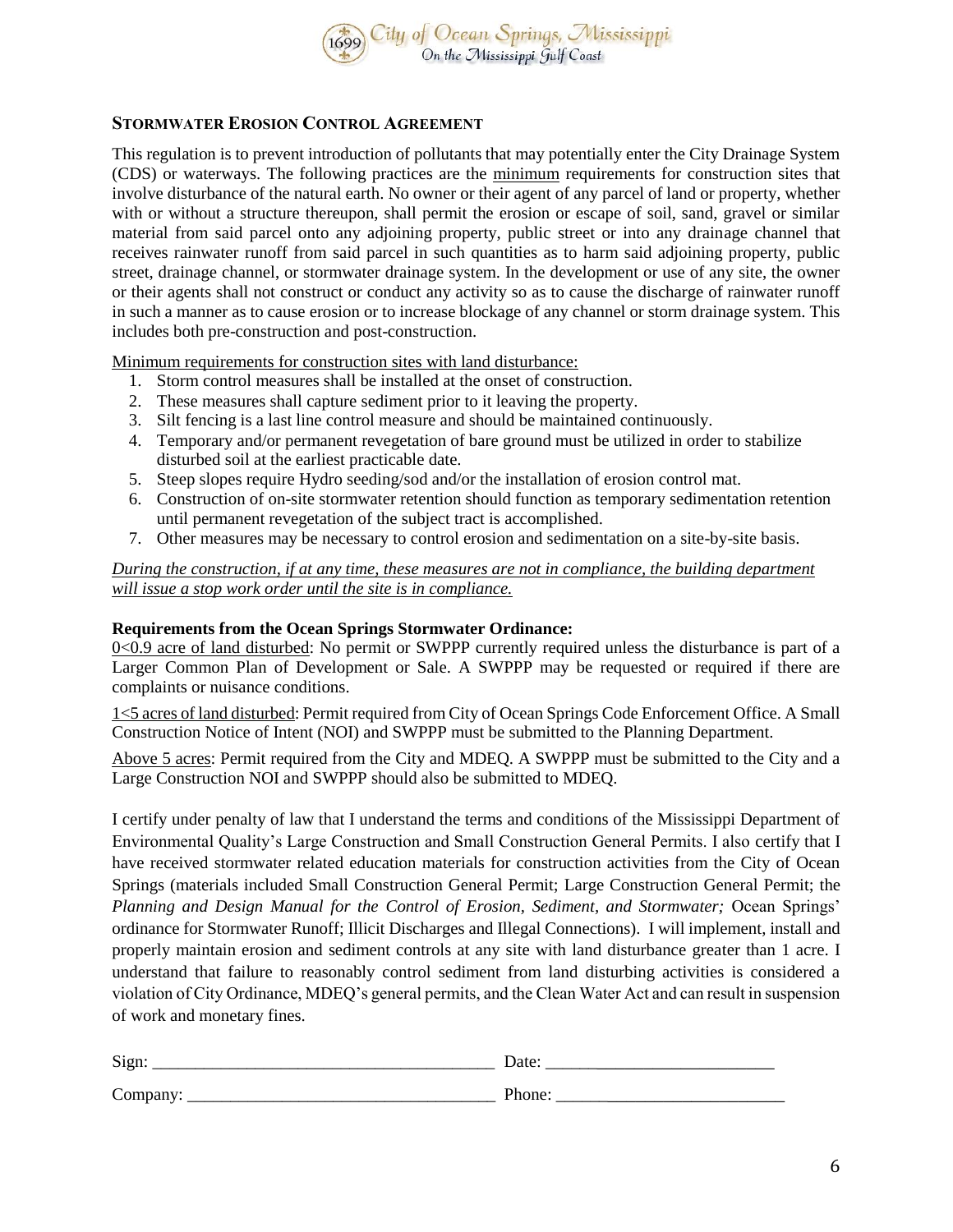# **CITY OF OCEAN SPRINGS DESIGN REVIEW REQUIREMENTS** *SITE AND BUILDING*

**MANDATORY ELEMENTS –** The following items are **MANDATORY** and **must** be addressed in submitted plans if applicable:

#### **SITE:**

# **1. Site Preparation:**

- Grading addressed
- Erosion Control Plan Included
- Topsoil retained on site
- 6" and larger caliper trees identified with species noted
- Identify areas of natural vegetation to be retained
- Identify existing conditions including: property lines, fencerows, drainage ways, etc.

### **2. Storm Water Drainage:**

- Retention/Detention Facilities Provided
- Wetlands Maintained
- Storm water entry and discharge points maintained and protected from erosion
- Banks of surface drainage ditch, creek, or riverbed

### **3. Floodplain:**

 All buildings **SHALL CONFORM** to the Ocean Springs Flood Damage Prevention Ordinance and the Ocean Springs Community Flood Plain Maps

# **4. Sight/Vision Triangle:**

Addressed at corner lots, entry points of a private driveway or street to a public street

# **5. Off-Site Improvements:**

Off-site improvements addressed - responsibility of applicant

**6. Utilities:**

All utilities and services located underground

- 7. **Engineering Plans:** All grading, drainage, and engineering plans will be reviewed for approval by City Engineer
- 8. **Landscape Plans:** Location and dimensions of all landscape areas, common open space areas, and buffer yard areas, including the location, number, type, and size of all landscaping materials, as well as any other proposed amenities. *Approved Plant List Attached – Appendix A*

#### **PARKING AND TRAFFIC CIRCULATION:**

#### **1. Curb Cuts:**

- Located a minimum of 75 feet or more from the end of the corner radius
- Joint shared curb cut or located 10 feet from property line
- Located directly opposite from curb cut on other side of street or offset 150'
- Parking spaces do not conflict with entering or exiting traffic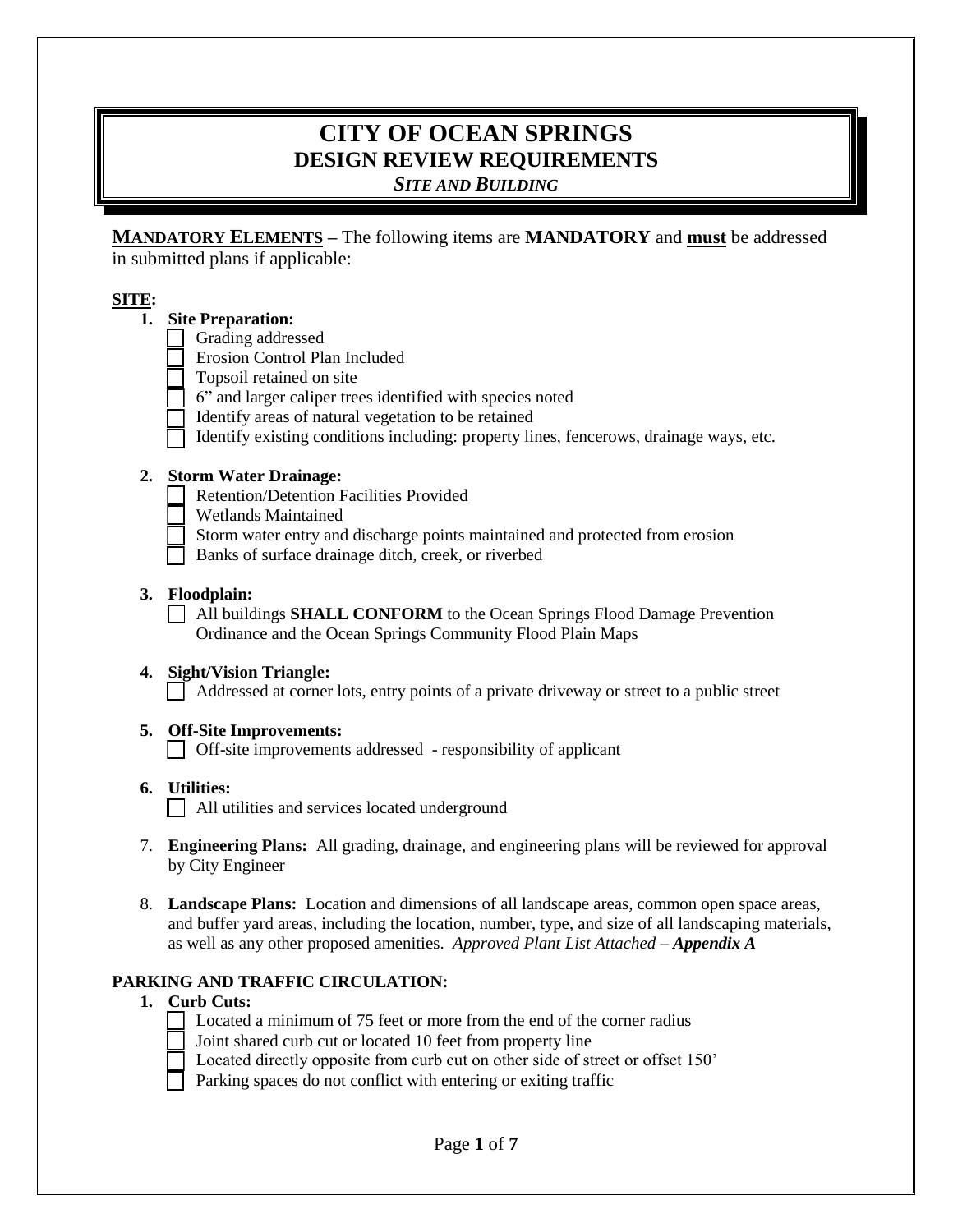#### **2. Entrances and Exits:**

Defined entrance and exit

Unlimited access prohibited

#### **3. Minimal Entrance/Exit Widths:**

- Residential: 10' at right-of-way / 14' at curb line
- Commercial: One-way  $14'$  at right-of-way /  $28'$  at curb line
- Industrial: Accepted standard for the proposed use

### **4. Curb Radii:**

- Minor Streets: 15' at street right-of-way intersection  $/25'$  at back of curb or edge of pavement
- Arterial or Collector Streets: As approved by the City Engineer

# **5. Number of Curb Cuts:**

Maximum of one curb cut for every 100' of street frontage

### **6. Parking and Loading Areas:**

- Parking and loading areas of hard surfaced or asphalt
- All parking located on-site, no off-site parking
- Minimum number of parking spaces provided per adopted Zoning Code
- No parking spaces backing directly into the street
- Parking stall width and depth, as well as traffic aisle width, meet minimum requirements

### **7. Lighting:**

- Lighting Plan submitted to include location of each pole and fixture, ground-mounted lights (flood, uplights, etc.) and exterior building lights.
	- All entrances and exits to buildings and parking areas to be lighted
	- Lighting fixtures no more than 15' tall pole (except in industrial zones)
	- All luminaries have a cut-off value of 90%
	- No direct or reflected light or glare to adjacent residential properties
	- No direct or reflect light interfering with traffic on adjacent streets
	- No blinking, flashing, or fluttering lights
	- All luminaries shall be high pressure sodium, metal halide, or LED fixtures
	- Lighting fixtures shall be compatible with architecture of their associated buildings

#### **8. Fire Lanes:**

- Building  $35'$  or less in height  $-150'$  or more from the nearest street
- Building more than  $35'$  tall  $-50'$  or more from the nearest street
- Fire lane otherwise required by Fire Chief

#### **9. Rear Access to Buildings:**

Vehicular access provided along the rear of all buildings

#### **10. Curbing and Wheel Stops:**

- Concrete curb provided around all parking and loading areas
- $\Box$  Wheel stops provided all at landscaped areas where parked cars may encroach

#### **11. Sidewalks:**

- $\Box$  Minor and Collector Streets 5' wide sidewalks provided along the street frontage of all streets
- Arterial Streets sidewalks provided along all street frontage at a width approved by the City Engineer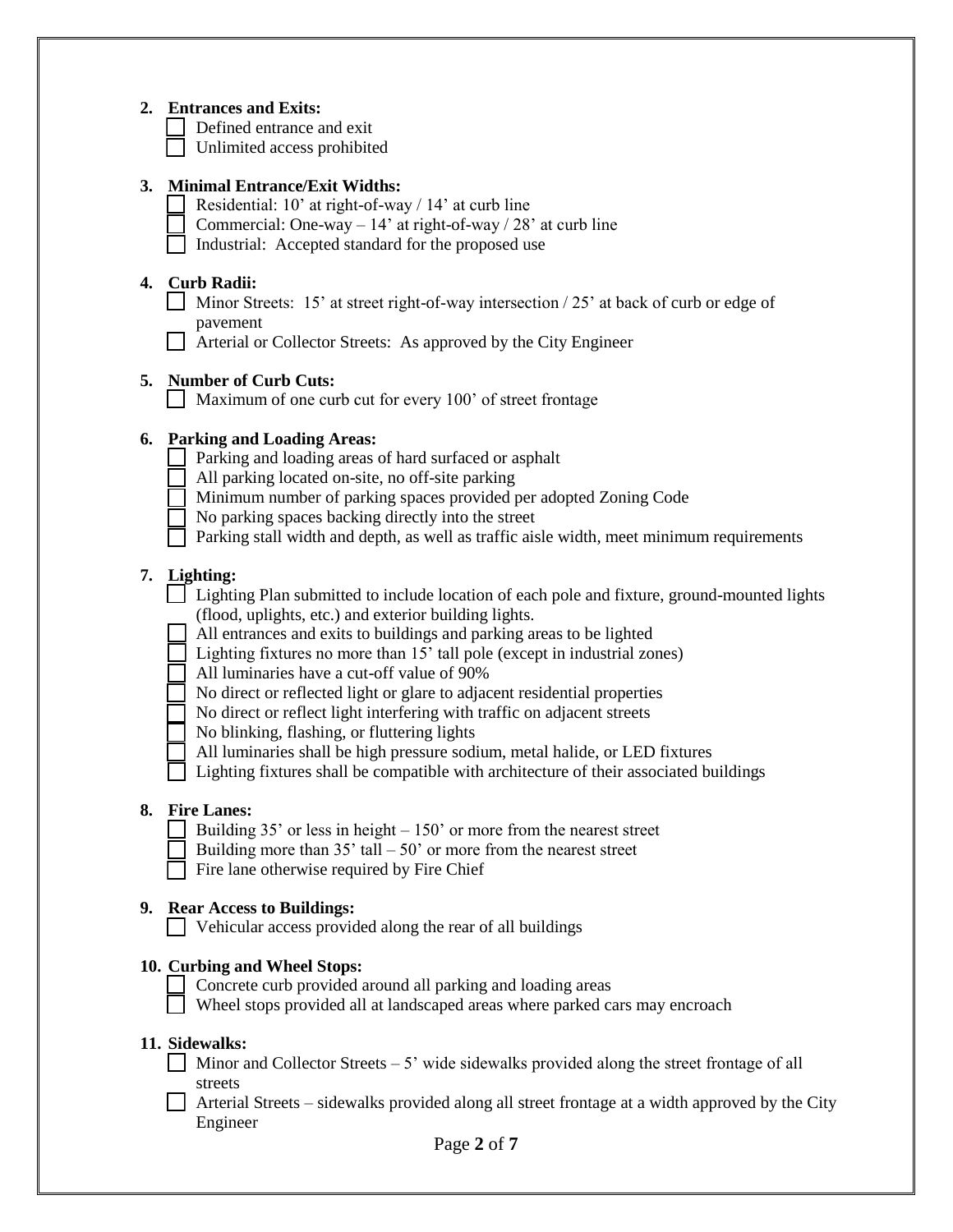

ADA compliant access ramps provided as needed

Crosswalks provided as needed

# **12. Street Signs and Traffic Control Devices:**

 Street signs, traffic regulatory signs, and traffic control devices provided as required by the City Engineer

#### **BUILDING FORM AND MATERIALS:**

### **1. Building Form:**

- $\Box$  Multi-family Structures: designed to be compatible with the character of single-family residences
- Commercial and Office Structures: designed to be compatible with single-family residences where directly adjacent to residential zones
- Individual structure on a single lot: oriented parallel to the street
- Office or Commercial complexes clustered to create plazas or pedestrian mall areas
- Office or Commercial complexes link building pads with pedestrian ways
- $\Box$  Materials and colors included in the primary elevation must continue on sides and rear of the building
- No "stage front" facades

#### **2. Building Setbacks:**

Building setbacks comply with the requirements of the currently adopted Zoning Code

#### **3. Building Height:**

Building height complies with the requirements of the currently adopted Zoning Code

#### **4. Garbage Collection Areas:**

- Dumpster located on a concrete pad
	- The approach to the dumpster is paved with heavy-duty cement or asphalt
- $\Box$  The screening for the dumpster is at least 2' taller than the dumpster and constructed of material consistent with the primary building

Dumpster area must include a gate for

 $\Box$  Compaction units provide floor drain to the sanitary sewer

#### **5. Parking Areas:**

 $\Box$  3' tall opaque barrier provided where parking adjoins public streets in accordance with Ordinance standards

#### **6. Wall and Fence Standards:**

- Minimum height of all fences and walls  $-6$ ; except within front yard areas where they shall not exceed 3' in height
- Walls and fences do not impede or divert the flow of storm water
- Walls and fences do not block access to any above ground, pad-mounted transformers, and provides minimum clear access to the transformer doors
- Fences over 80'in length have at least 50% of the length setback 6' with evergreen plantings within the setback area

#### **7. Retaining Walls:**

- $\Box$  Construction plan stamped by civil engineer
- Retaining wall  $3'$  or less in height constructed of split-face concrete block, or poured in place concrete with a decorative face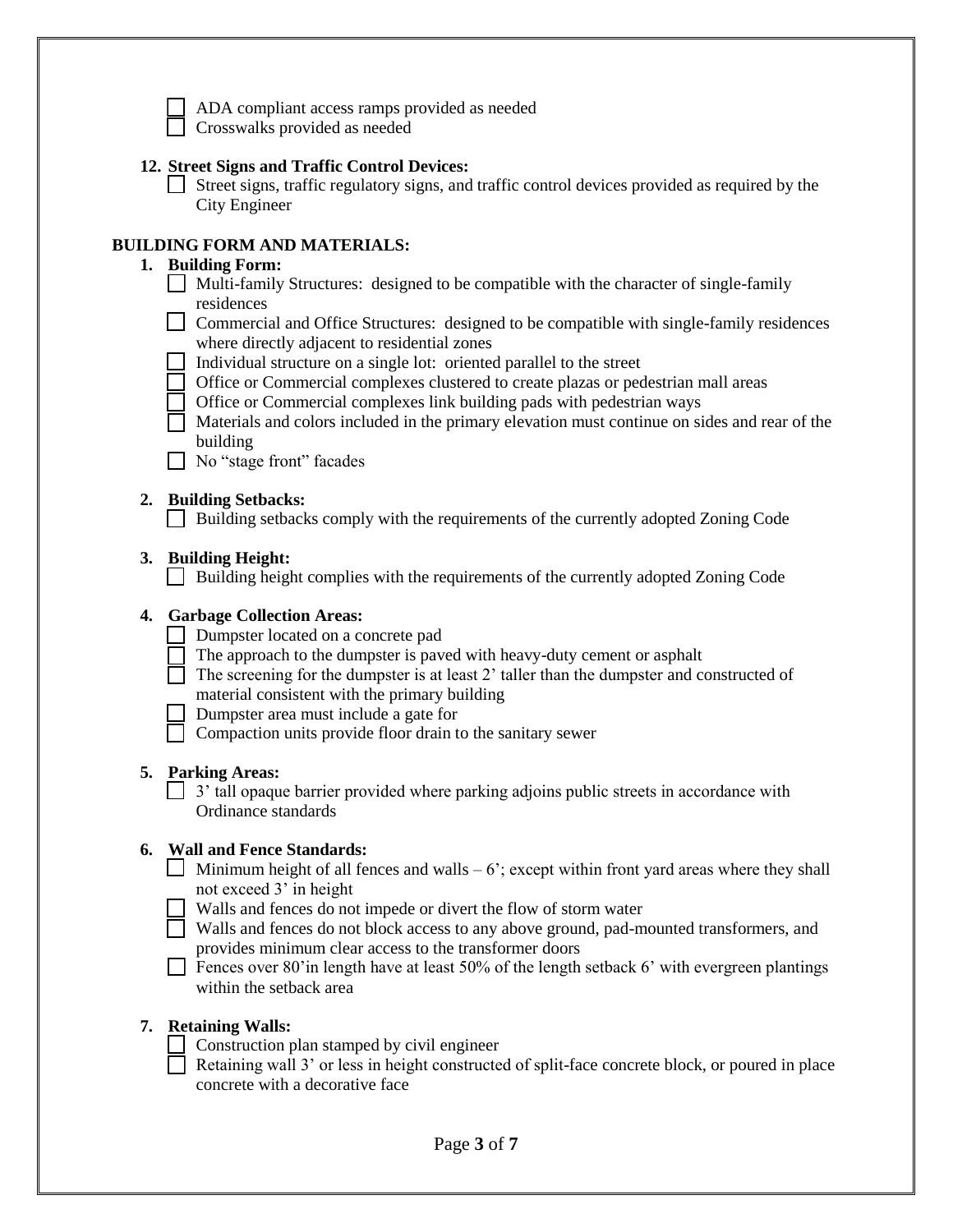**OPTIONAL PROVISIONS:** The application will be reviewed by the following "cafeteria-style" list and *assigned points by the City* during staff review. **MINIMUM Points Required: 300**

#### **THE SITE:**

- 1. **Location:** Located in Central Business District (CBD) 30 points
- 2. **Impervious Surface:** Points given for ratio of pervious to impervious surfaces on the following scale:
	- $\blacktriangleright$  < 50 % impervious surface 30 points
		- $\triangleright$  66% 75 % impervious surface 10 points
	- $\blacktriangleright$  50% 65 % impervious surface 20 points  $\triangleright$  76% - 100% impervious surface – 0 points
- 3. **Use of pervious surfaces for parking and driveway** 30 points
- 4. **Design of Retention Pond** (subtract 10 points from minimum requirement if not applicable)
	- $\blacktriangleright$  Retention pond function accomplished with subsurface storage underneath parking area  $-30$ points
	- Retention ponds include design elements such as fountains, waterfalls, aeration, or similar features – 15 points
	- $\triangleright$  Piers, bridges, benches, or other access elements to pond 10 to 15 points

# **PARKING / TRAFFIC (subtract 30 points from total if parking is exempt)**

### **1. Parking Areas Location:**

- $\blacktriangleright$  All parking spaces located in rear 30 points
- Parking in side and rear. Side parking shall not be located within front yard setback or beyond front building line. (Maximum 50% of parking to be in side yard to receive points) – 20 points
- Parking in side and rear. Side parking shall not be located within front yard setback or beyond front building line. (Minimum 50% of parking to be in side yard to receive points) – 10 points
- Parking areas organized as a series of small parking bays with landscaped islands separating them  $-20$  points
- $\blacktriangleright$  Parking located in front and sides of building 0 points

# **2. Shared Parking Areas:**

 $\blacktriangleright$  Parking is shared among adjacent or nearby sites  $-10$  points

# **3. Parking Light Fixtures:**

Exterior light source(s) properly shielded to mitigate light pollution  $-10$  points

# **4. Pedestrian Circulation:**

- 6' wide sidewalk with 3' landscaping strip along entire length (dimensional standards per Administrative Official's discretion in CBD) – 30 points
- $\triangleright$  6'wide sidewalk from street to main entry with landscaping along more than 50 percent of its  $length - 20$  points
- $\triangleright$  6' wide sidewalk from street to main entry with landscaping along 10% 50% of its length 10 points

# **5. Private Sidewalk Materials:**

Brick pavers, tile, or stone – 20 points  $\triangleright$  Stamped or washed concrete – 15 Points *\* Asphalt, cinders, crushed limestone, or no walkway provided is strictly prohibited.*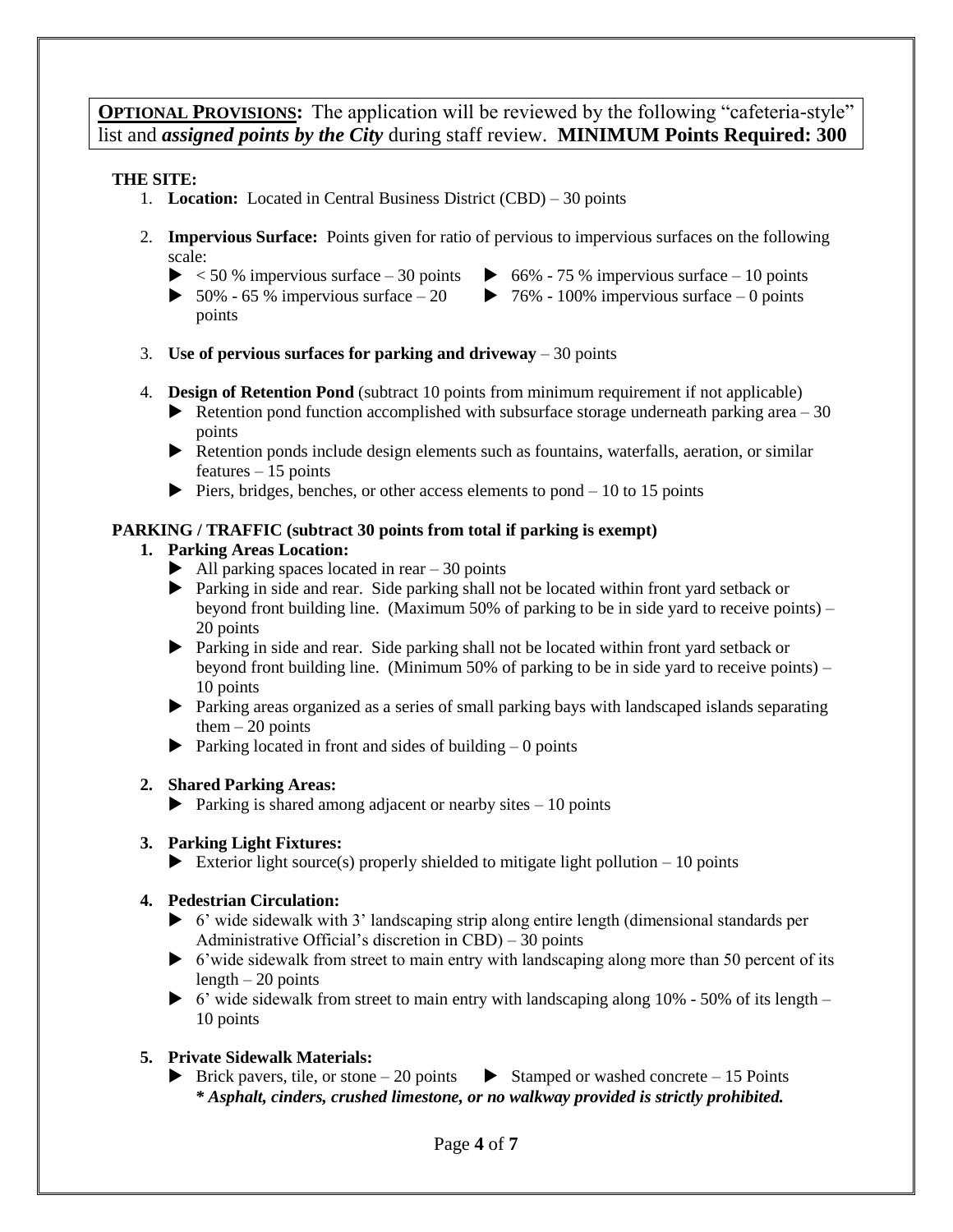#### **6. Bicycles:**

 $\blacktriangleright$  Minimum of two (2) bicycle parking facilities conveniently located to building entrance that do not interfere with pedestrian accessibility  $-10$  points

#### **7. Outdoor Furniture:**

 $\triangleright$  Outdoor seating or dining areas visible from right-of-way – 10 points

### **8. Transit**

Bus shelter provided along CTA bus route  $-20$  points

# **BUILDING FORM / MATERIALS**

#### **1. Building Height and Use:**

- $\blacktriangleright$  Two (2) or more story building with commercial on ground floor and residential above 30 points
- $\blacktriangleright$  Two (2) or more story commercial building 20 points
- $\triangleright$  Varied massing of building clusters  $-20$  points

### **2. Exterior Surface Material:**

- $\blacktriangleright$  100% brick, cementious stucco, wooden lap, fiber cement siding, and stone 30 points
- 75% brick, cementious stucco, wooden lap, "Split-faced" concrete block, integrally colored masonry, vertical board and batten, and stone  $-20$  points
- 50% brick, cementious stucco, wood simulated materials, clear or neutral tint curtain wall, pre-cast concrete panels with decorative face, and EIFS – 10 points
- $\triangleright$  Vinyl and metal siding  $-0$  points
	- \* *EIFS may only be used in areas not accessible to either pedestrian or vehicular traffic*
	- *\* Vinyl siding prohibited for multifamily structures.*
	- *\* The use of flat-faced concrete block, mirror glass curtain wall, exposed steel, or other metal is subject to review by the Administrative Official.*

#### **3. Color of Predominate Exterior Surface Material:**

- White, off-white, cream, dark subdued green, earth tones, pastels of earth tones, including rose, and terra cotta  $-30$  points
- Pastels of non-earth tone hues, such as blues, yellows, greens, and grayish greens  $-30$  points
- $\blacktriangleright$  Flat matte finish of primary colors 10 points
- Varying, yet compatible, color schemes for multifamily developments with more than fifty  $(50)$  units  $-10$  points
	- *\* Use of following colors is strictly prohibited on the predominate exterior surface material: high intensity colors, metallic colors, gloss colors, finish primary colors, fluorescent, and full chroma colors.*
	- *\* The use of uncolored pre-cast concrete panelshot "tilt-up" slabs is prohibited.*

# **4. Exterior Surface Design:**

- Wall surfaces appear monolithic with at least 75% of the total wall area in one material and  $color - 10 points$
- $\blacktriangleright$  Wall surfaces do not meet the criteria set forth above  $-0$  points
- All loading docks, overhead doors, and truck parking are positioned on the subject property so as not to be visible from the public street  $-10$  points
- Building design does not meet the criteria set forth above or does not incorporate loading docks or overhead doors  $-0$  points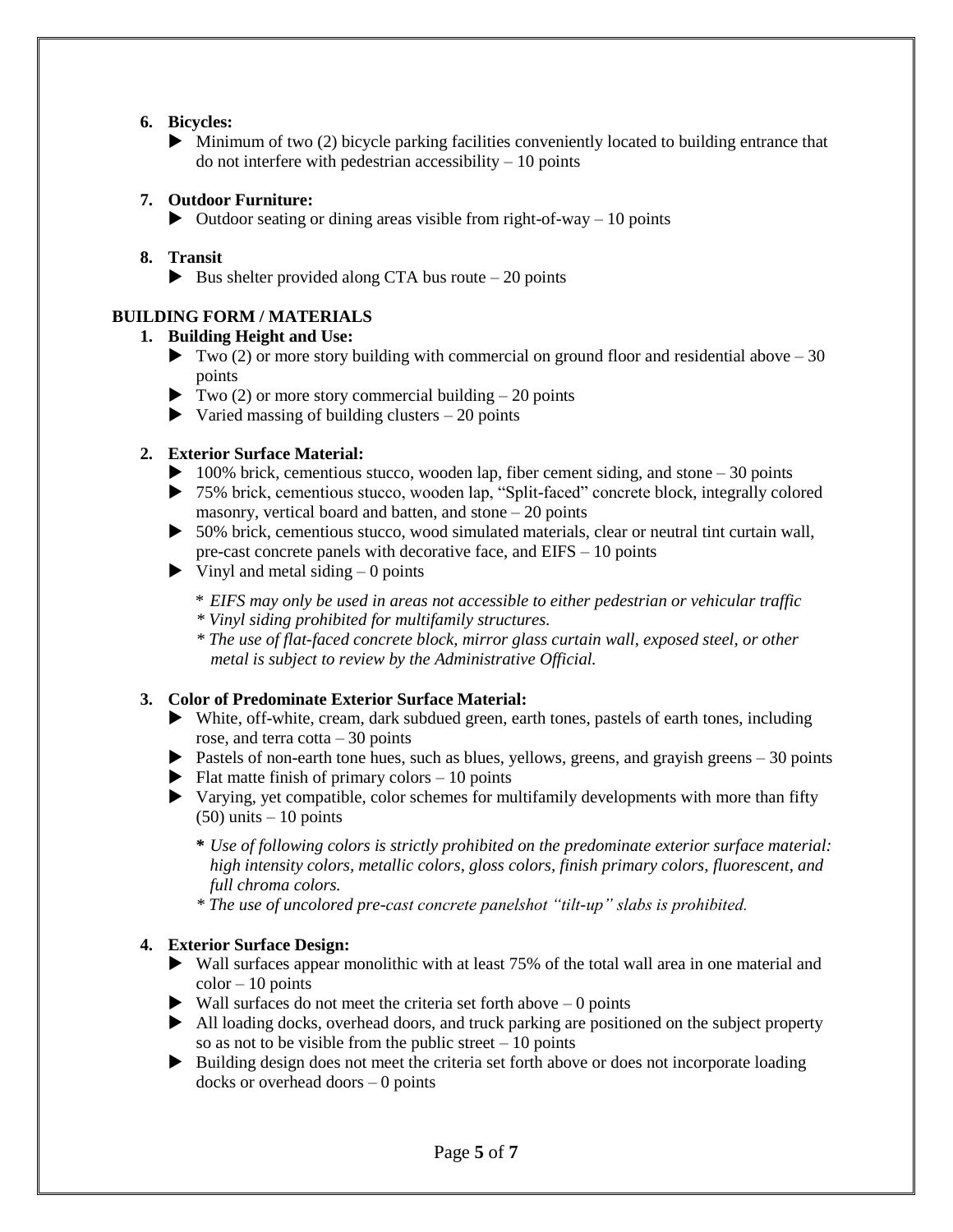#### **5. Doors and Windows:**

- ▶ 100% of doors, windows, and glazed surfaces, with the exception of steel fire doors on the rear elevation of the building, have one or more of the following – 10 points each:
	- a. Frames recessed a minimum of four (4) inches
	- b. Encased with trim
	- c. Have divided lights
	- d. Have exposed or otherwise articulated lintels
- $\triangleright$   $>$  50% of the doors, windows and glazed surfaces have one or more of the above referenced elements – 5 points each
- $\triangleright$  < 50% of the doors, windows, and glazed surfaces meet the requirements as set forth above 0 points

#### **6. Shutters:**

- $\blacktriangleright$  100% of the windows have operable shutters 20 points
- $>$  50 percent of the windows have operable shutters 10 points
- $\triangleright$  25% 50% of the windows have operable shutters 5 points
- $\triangleright$  < 25% of the windows meet the requirements as set forth above 0 points

#### **7. Glazing**

- $\blacktriangleright$  All glazing is clear, tinted neutral gray, leaded, frosted, or decorative glass  $-10$  points
- Any use of colored glazing  $-0$  points

#### **8. Architectural Features:**

- $\blacktriangleright$  Use of arches for  $>$  50% of all doorways, windows, and portals 10 points
- $\blacktriangleright$  Use of decorative trim around the entire roof perimeter, all doors, windows, and signs  $-10$ points
- $\triangleright$  Decorative gates, fencing, windows, and railings 10 points
- Architectural decorative accents, portal windows, stained glass, carved stone canters, or  $plaster - 10 points$
- Decorative use of brick, stucco, or stone accents around walls, columns, roof lines, doors and windows, including crown molding – 10 points
- $\triangleright$  Decorative columns for support along front building facade 10 points
- Decorative towers, bell towers, cupolas, minarets, commercial balconies and porches, and courtyards – 20 points
- $\triangleright$  Use of dormers in roof design 10 points
- Use of antique, pierced, ceramic, metal, or other decorative lighting fixture when compatible – 10 points

#### **9. Porches and Balconies, Multifamily:**

- Porch or Balcony visible from ROW or parking area, minimum  $48 \text{ s.f} 15 \text{ points}$
- Porch or Balcony visible from ROW or parking area, minimum  $30 \text{ s.f} 5 \text{ points}$ 
	- *\* For multifamily developments, more than 50 percent of all units shall include a porch or balcony.*

#### **10. Roof Standards Materials:**

- Enameled standing seam metal, flat tiles of concrete or clay, copper metal  $-15$  points
- $\triangleright$  Wood textured composition or architectural shingles  $-10$  points
	- *\* The use of plastic, fiberglass, other metal or glass visible to public view is strictly prohibited.*